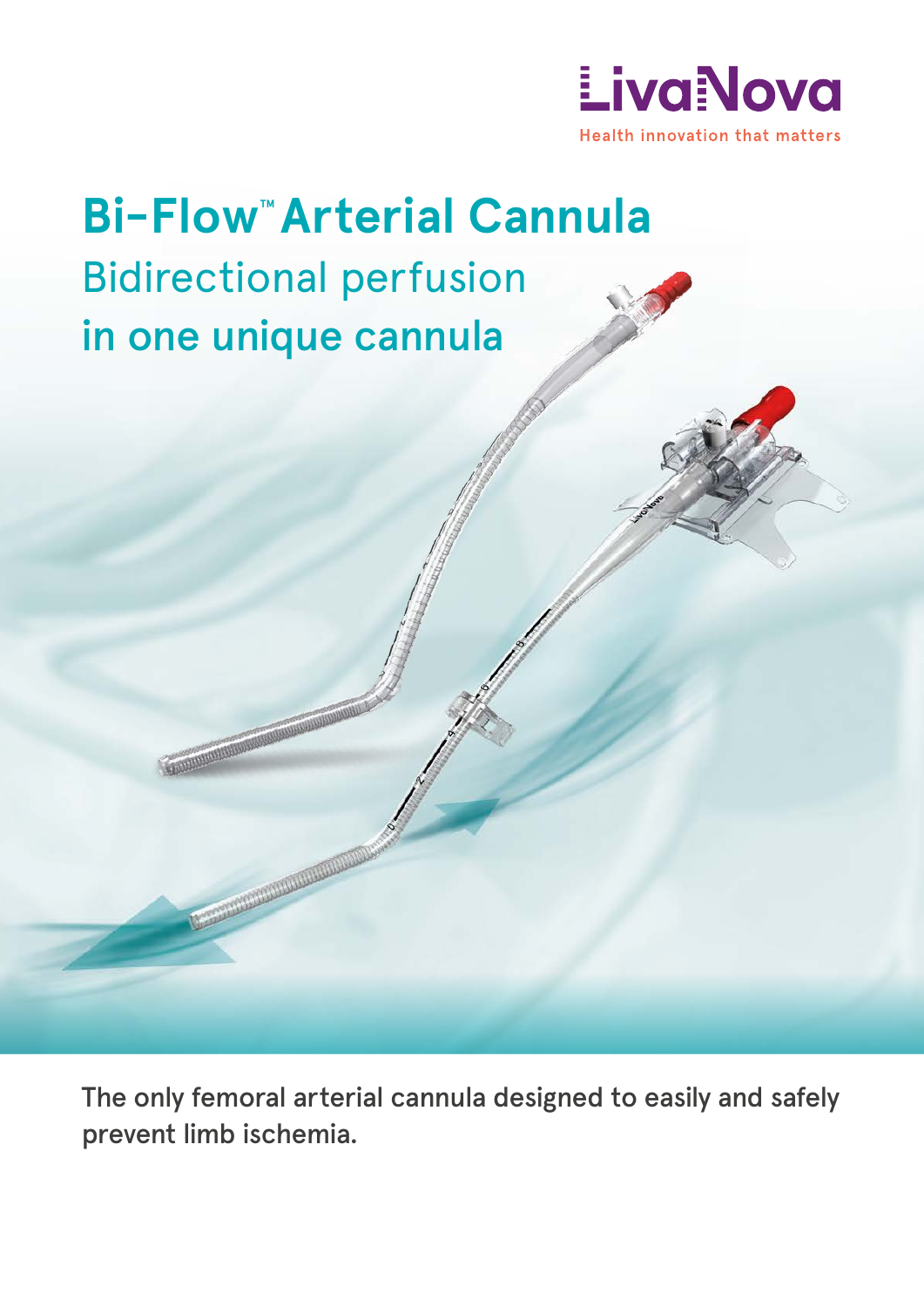Limb ischemia is a well known side effect of femoral artery cannulation. The body of a standard cannula can limit blood flow around it, and cause arterial spasm and downstream compression of the femoral artery. This contributes to compromised blood flow to the patient's lower limb, increasing the risk of limb ischemia.

### Femoral cannulation and the incidence of limb ischemia.

## Bi-Flow: designed to reduce the risk of limb ischemia during femoral artery cannulation.

No-DOP, PH.I.S.I.O. Coated\* tubing for improved biocompatibility.



**1** Insert percutaneously using a standard needle and guide-wire technique or using a surgical cut-down.

**Vascular Dilator Kit included**





5. Marasco et al., A Phase 1 Study of a Novel Bidirectional Perfusion Cannula in Patients Undergoing Femoral Cannulation for Cardiac Surgery, Innovations, 2018 *\*Coating applies only for the ECMO version*

1. Bonicolini et al., 2019, 'Limb ischemia in peripheral veno-arterial extracorporeal membrane oxygenation: A narrative review of incidence, prevention, monitoring, and treatment', Critical Care, vol. 23, no. 1, 266

#### Easy to insert and remove for simultaneous systemic and distal perfusion of the cannulated limb<sup>5</sup>.

Higher mortality, higher morbidity, longer hospital stay<sup>3</sup>

and up to  $5\%$ leg amputation rate in VA-ECMO<sup>4</sup>

can affect more than  $30\%$  of patients undergoing VA-ECMO<sup>1</sup> and 11% of patients undergoing complex cardiac surgery procedures<sup>2</sup>

2. Hendrickson et al., A Method for Perfusion of the Leg During Cardiopulmonary Bypass via Femoral Cannulation, Ann Thorac Surg. 1998 Jun;65(6):1807-8 3. June et al., Acute Limb Ischemia After Cardiothoracic Surgery Is Associated With High Rates of Amputation and Mortality, Journal of Vascular surgery, 2015

4. Cheng et al., Complications of Extracorporeal Membrane Oxygenation for Treatment of Cardiogenic Shock and Cardiac Arrest: A Meta-Analysis of 1,866 Adult Patients., Ann Thorac Surg 2014;97:610–6

ECMO version features a unique fixation device designed to ensure that Bi-Flow remains correctly positioned for the duration of the treatment.

The innovative, patented and award-winning design of the Bi-Flow cannula incorporates a unique shoulder and downstream perfusion channel.

These features make Bi-Flow the only cannula able to provide continuous, reliable blood flow down the femoral artery to adequately perfuse the limb.

Bi-Flow is available in two versions, one validated for 6h and the other for 29 days, to cover cardiac surgery as well as ECMO procedures.





**STANDARD CANNULATION** of femoral artery Limb ischemia

**2**

The shoulder and the downstream perfusion channel are in the correct position when the Bi-Flow is withdrawn and resistance is felt.